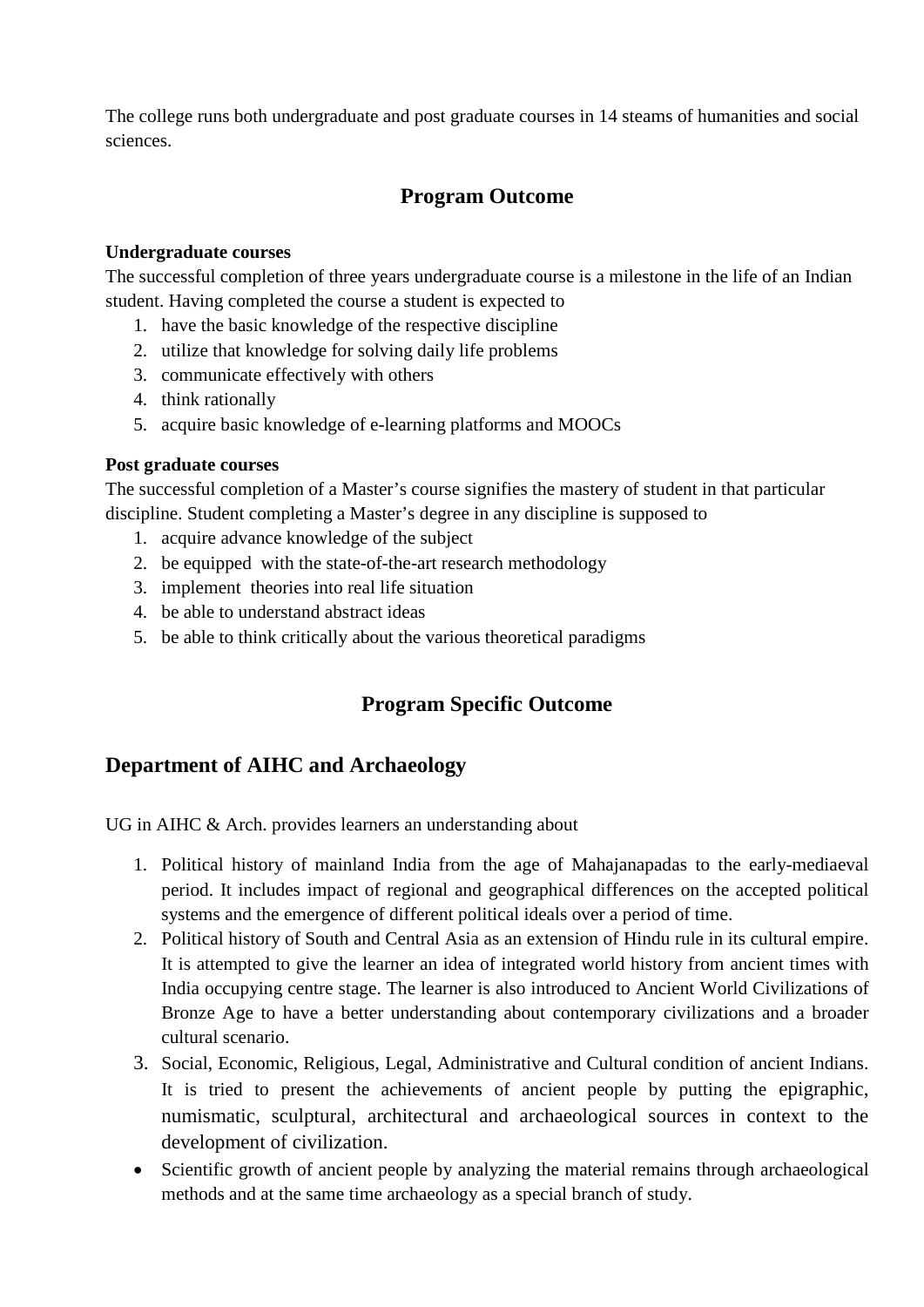## **Course Outcome**

- The course provides knowledge regarding the political history of ancient India between C. 600 B.C. - 300A.D.
- It gives an understanding in the process of urbanization and emergence of political system in northern India.
- It provides knowledge regarding the political history of ancient India between C. 300A.D.- 750A.D.
- It talks about the glorious empires of classical Guptas, Vakatakas and Vardhanas.
- It incorporates the political condition of Kashmir and Sindh focusing on their regional and geographical qualifications.
- It provides Knowledge regarding the political history of North India from mid-8<sup>th</sup> cen. To  $12<sup>th</sup>$ cen. A.D.
- It highlights the emergence of various local and regional dynasties in North India like Pala, Pratihara, Chandella, Kalchuri, Paramara and Gahadwal and the border dynasties of Kashmir and Sindh.
- This paper introduces to the students the general features of political history of South India from 750 A.D. to  $12<sup>th</sup>$  cen. A.D.
- It analyzes the efflorescence of many South Indian dynasties which contributed greatly towards building national identity.
- This course introduces the basic ideas and features of ancient Indian religions as manifested in Vedas and Puranas.
- The learner is exposed to the concepts of 'Avatarvaad' and 'Panchdevopaasana' exhibited in Bhagavad Gita.
- Students get ethical values from life and teachings of Buddha and Mahavira Swami.
- It introduces to the students the basic ideas and institutions of ancient India.
- The evolutionary aspect of ancient Indian economy is brought to the fore by understanding economic patterns and institutions like land-ownership, guilds, credit-system, banking, taxation, trade and commerce etc.
- It gives a better understanding of Art and Architecture of early period of India (from beginning to Gupta period).
- It gives knowledge of early medieval temple Architecture highlighting different styles of temple-building like Nagar, Dravida, and Vesara.
- It presents an understanding about History writing in historical biographies and chronicles.
- It introduces the students a general knowledge about the historical geography, religion, art and architecture, language and literature of Central Asia, Afghanistan, China, Tibet, Sri Lanka, Burma, Cambodia and Indonesia.
- It introduces to students the early history of man since his advent on this planet.
- It builds the knowledge regarding polity, administration and ideas of state in ancient India, throwing light on the nature, scope, and origin of the state in ancient India along with the concept of Saptanga theory.
- It introduces the significance and reliability of some of the important inscriptions.
- It establishes the relevance and significance of Numismatic studies in ancient Indian history.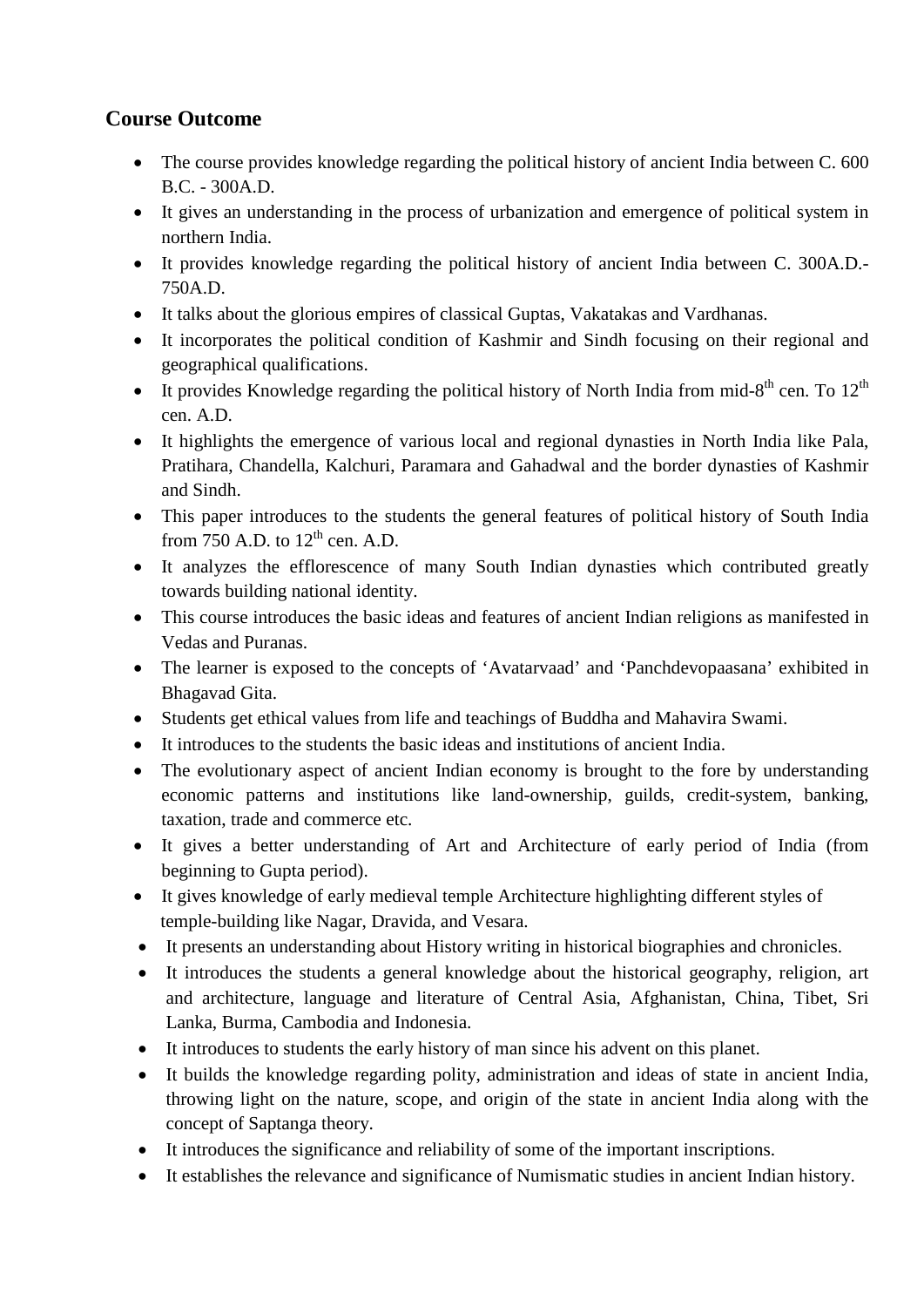- It gives sight to students how due to the course of time a drastic change appeared in every sphere of life, i.e. social structure, religion, science and technology, settlement pattern, trade and commerce.
- Archaeology is a very important branch of history that preserves the ancient data in its material and contextual form which gives unbiased information.
- It introduces the basic concept of Archaeology.
- It gives knowledge regarding science and technology that existed since the dawn of civilization.

# **Department of English**

The course aims to:-

- help students develop understanding English Literature
- introduce various genres and forms of literature
- develop empathy in students and have a wider worldview
- understand phonetics and linguistics and correctly articulate English language
- hone English reading and writing skills
- understand historical context and history of English literature
- understand literary criticism and apply it to analyse a literary text

## **Course Outcomes (UG)**

- Introducing Essay, Drama, Poetry and Fiction: Definition, Types, Concept and Development
- Reading, understanding and critically examining works of literary canons
- Reading and understanding History of English Literature
- Understand literary forms and figure of Speech
- Being able to critically appreciate a work with the tools of practical criticism
- Understand nature, scope and branches of Linguistics
- Understand and use phonemic transcription, stress, intonation, morpheme, word formation, noun phrase, semantic, pragmatics etc.
- To learn Indian English Literature and American Literature and understand its history, background and cultural context
- To read and understand works of Indian and American authors

## **Course Outcome (PG)**

- Understand key properties of language
- Concepts of Psycholinguistics, Sociolinguistics, Historical Approach and Descriptive Approach
- Understand and apply phonology, morphology, syntax
- Understand and use the concept of English Language Teaching
- Read various genres of literature including Poetry from Chaucer to Blake, Drama from Marlowe to Wilde, Prose from Bacon to Huxley, Poetry from Wordsworth to Arnold, Fiction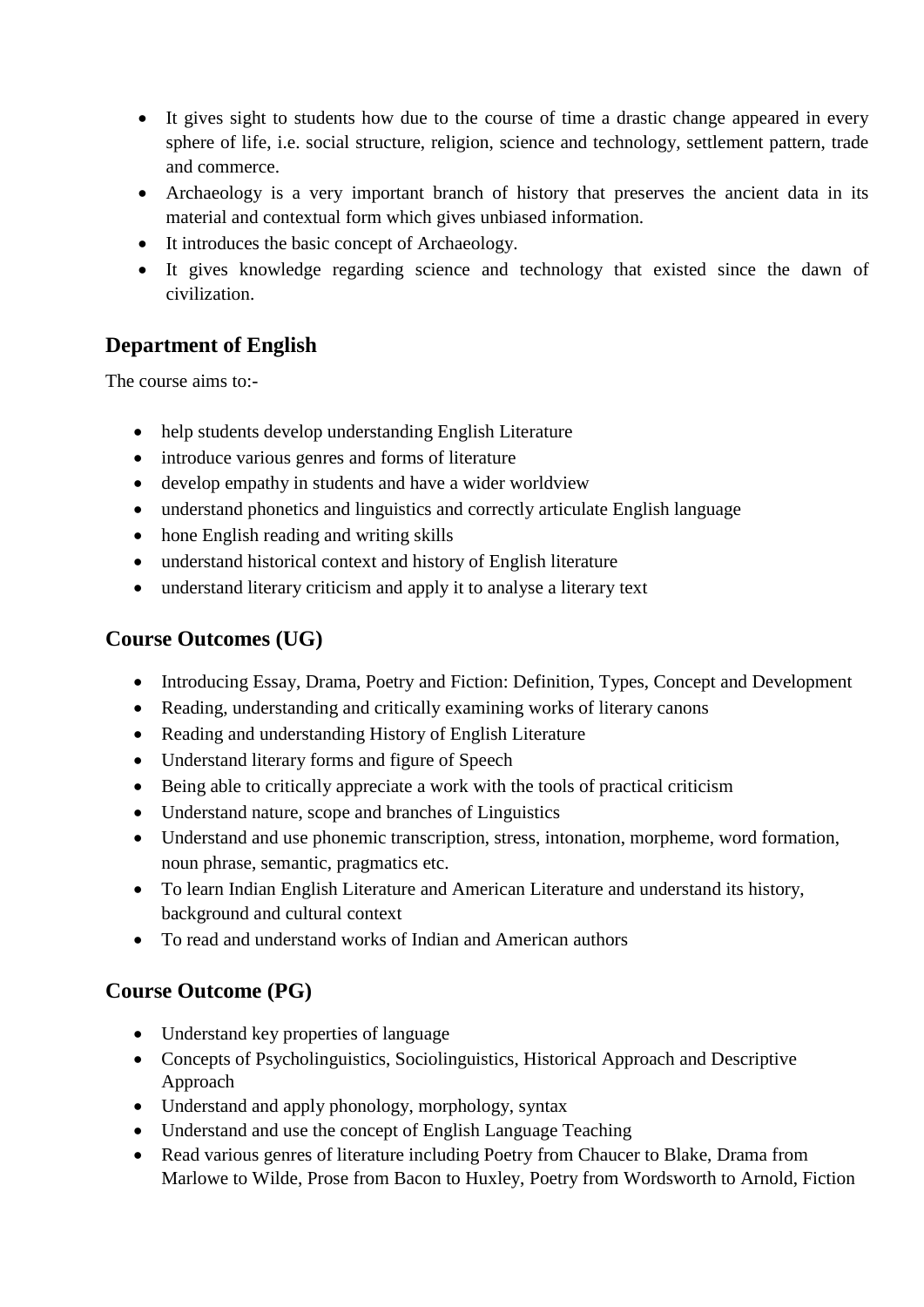from Defoe to Hardy, Modern Poetry from Hopkins to Ted Hughes and Twentieth Century drama

- Understanding and application of literary criticism and theory
- Reading and understanding Indian Literature in English, American Literature, New Literatures in English and Women Writing

## **Department of Hindi**

- बी ए आनर्स हिन्दी कोर्स पर्ण करने के पश्चात छात्रा के दर्शन, साहित्य भाषा व कला संबंधी ज्ञान प्राप्त हो जाएगा तथा व विभिन्न प्रतियोगिता परिक्षाओं जैसे एम ए. बी एड. एस एस सी इत्यादि में सम्मिलित होने योग्य हो जाएगी।
- बी ए आनर्स हिन्दी कोर्स पूर्ण करने के पश्चात छात्रा को हिन्दी साहित्य और भाषा व्याकरण का पूर्ण ज्ञान हो जाएगा। छात्रा, समाज को देखने समझने व उसका पूर्णता चित्रण करने योग्य हो ्<br>जाएगी। वह समाज में होने वाले परिवर्तनों को साहित्य के संदर्भ में स्पष्ट कर पाने योग्य हो जाएगी ।
- एम ए हिन्दी से करने के पश्चात छात्रा को विभिन्न साहित्यकारों, साहित्य इत्यादि का विस्तत ज्ञान हो जाएगा तथा वह समाज व सामाजिक परिवर्तनों को साहित्य के दर्शन को समझ पाएगी। साथ ही छात्रा के अंदर साहित्य की विभिन्न विधाओं जैसे नाटक, एकांकी, निबंध, आलोचना इत्यादि के सन्दर्भ में जानकारी प्राप्त हो जाएगी जिसका वह सामाजिक विचारों व व्यहारों को समझने में प्रयोग कर पाएगी। साथ ही आलोचनात्मक दृष्टि विकसित होगी।
- एम ए हिन्दी से करने के पश्चात छात्रा के अंदर समालोचनात्मक मुल्यांकन करने की क्षमता का भी विकास हो पाएगा। वह विभिन्न प्रतियोगी परीक्षाओं जैसे नेट–जेआरएफ, हिन्दी की प्रवक्ता, सहायक प्रोफेसर इत्यादि में भाग लेने के साथ ही हिन्दी विषय के विभिन्न पक्षों पर अनुसंधान करने योग्य हो जाएगी और समाज के लिए अति उपयोगी साहित्य का लेखन कार्य भी कर सकेंगी।

## **Course Outcome (UG)**

- बी ए प्रथम वर्ष पूर्ण करने के पश्चात छात्रा को भक्तिकाल के विभिन्न कवियों और रीतिकाल के कवियों के बारे में, उनके साहित्यों के बारे में, उनकी लेखन शैली के बारे में और उनके दर्श्न के बारे में पूरा ज्ञान हो जाएगा।
- बी ए द्वितीय वर्ष पूर्ण करने के पश्चात छात्राओं को आधुनिक काल के कवि एवं समकालीन कवि के साहित्य और लेखन के बारे में जरन संबंधी समझ आ जाएगी।
- बी ए ततीय वर्ष पर्ण करने के पश्चात छात्रा को भारतीय काव्यशास्त्र भाषा विज्ञान तथा हिन्दी साहित्य का इतिहास संबंधी ज्ञान होने के साथ–साथ साहित्य संबंधी विशेष समझ भी विकसित हो जाएगी. जिसके द्वारा वह समाज को भी साहित्य के दर्शन से देखने में समक्ष हो जाएगी। साथ ही उसे पत्रकारिता का भी ज्ञान हो जाएगा, जिसके द्वारा मास कम्युनिकेशन के क्षेत्र में भी कार्य कर पाएगी।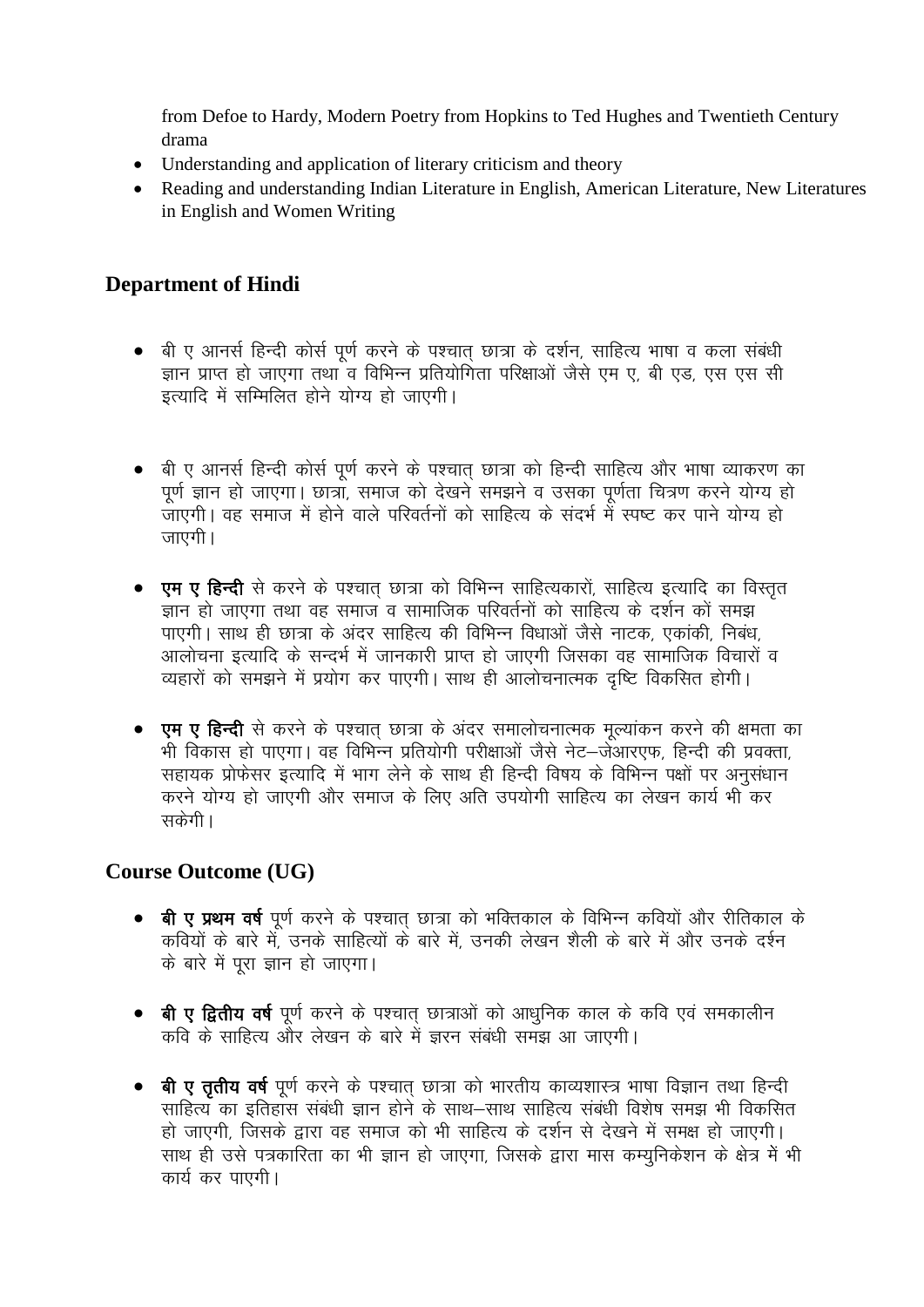## **Course Outcome (PG)**

- एम ए प्रथम वर्ष हिन्दी से पूर्ण करने के पश्चात् छात्रा के अंदर भाषा विज्ञान संबंधी पूर्ण ज्ञान हो जाएगा साथ हु विह हिन्दी साहित्य के इतिहास के बारे में समझ पाएगी और यह भी जान पाएगी कि साहित्य का विकास कैसे हुआ। साहित्य के विकास का क्रम क्या रहा। प्राचीनता से आधुनिकता में आते हुए साहित्य क लेखन में, उसकी रचनाओं में क्या–क्या परिवर्तन हुआ, इसकी भी उसमें समझ विकसित हो जाएगी।
- एम ए द्वितीय वर्ष पूर्ण होने के पश्चात छात्रा के अंदर न केवल भारतीय साहित्यकारों अपित पाश्चात्य साहित्याकारों के विचारों के सन्दर्भ में भी ज्ञान का विकास हो जाएगा। वह प्लेटों, अरस्त, रिजर्ड, मैथ्य अर्नाल्ड इत्यादि जैसे पाश्चात्य विचारकों के विचारों और साहित्य के सन्दर्भ में भी समझ विकसित कर पाएगी और उनका तुलनात्मक अध्ययन कर पाएगी।

## **Department Of Home Science**

The Program helps the students understand about:-

- $\circ$  Food and Nutrition
- o Family Resource Management,
- o Human Development and Family Studies
- Clothing and Textiles  $\circ$
- Home Science Extension Education  $\circ$
- o Research methods and statistics

## Course outcome (UG)

- $\bullet$ Appreciate nuances of value based quality life skill oriented learning
- Blend relevant instructions with real time applications in career
- Showcase domain specific role clarity
- Exhibit efficient resource use potentials at home and work
- Shine as competent graduates
- Enable to pursue higher education and research
- Understand the role of food and nutrition for the welfare of the community
- Excel in the area of personal and public health nutrition
- Apply skill based knowledge in all domains of Home Science
- Acquire entrepreneurial skills in all the fields of Home Science.
- Describe how individuals develop and change from womb to tomb  $\bullet$
- Relate the principles of human development with self, family and society
- Apply methods of teaching and training towards administration of early learning  $\bullet$ centers
- Appraise and identify life situations in need of referral services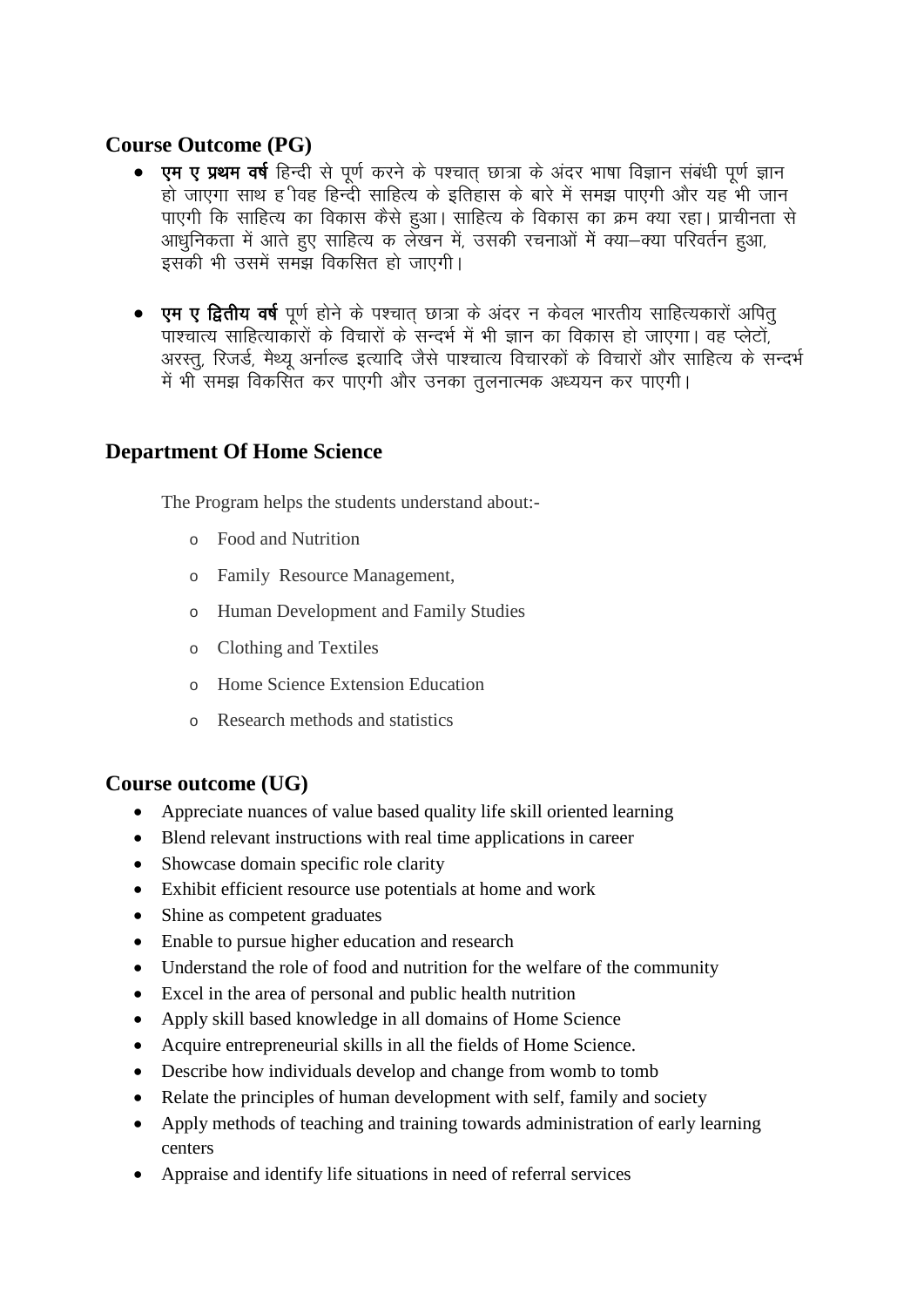- Manage life crisis at every stage of life span
- Acquire knowledge, skill and attitude to work with the communities
- Get sensitized on the issues of society
- Impart skill training programmes
- Explain and use sociological concepts and theories
- Compile , interpret and analyse data of social systems

### **Course outcome (PG)**

- Gain knowledge in textile production techniques
- Acquire skill in textile dyeing and printing
- Equipped with skills required to become a fashion designer
- Acquire dexterity in design, surface enrichment and apparel construction
- Develop entrepreneurial skills in textiles and fashion
- Gain expertise in areas of fashion designing and merchandising
- Get experience in advance textile fabrication techniques in weaving, knitting and non woven
- Proficient in textile testing and quality control methods
- Undertake need based multidisciplinary research in technical textiles
- Develop eco textile processing methods
- Understand the utilization of eco-friendly materials and methods in textile production
- Formulate/assess the sustainable textile processing methods.
- Design and create green fashion products
- Acquire knowledge, skill and attitude to work with the communities
- Compile , interpret and analyse data of social systems
- Enable to pursue higher education and research
- Apply skill based knowledge in clothing /textile industry.
- Acquire entrepreneurial skills
- Course builds in students, the skills in facilitating sound buying and merchandising decisions, analyzing contemporary fashion markets, fashion forecasting, and the trends of current fashion, designing, developing and manufacturing of saleable products
- Equip with skills in designing and developing products, selling them in commercial markets, relevant applications, machinery to select the best material and utilize it appropriately

## **Certificate Course in Fashion Designing**

Certificate Course in Fashion Design is a six month certificate course, the minimum eligibility is 10+2 from any recognized school or its equivalent exam.

It covers all aspects of fashion from idea generation to the production of an original prototype. The concentration is to perceive their actual potential and build up their inclination in their subject matter. With the establishment in view of the experience, ability, and workshops led by academic and or Industry Professionals the candidates are able to build up a strong basis of their skill sets. This Course is designed to provide candidates with an overview in different areas of fashion that will offer a viewpoint helpful for some aspects of the entrepreneurial skill set or will help them in higher education related to fashion world.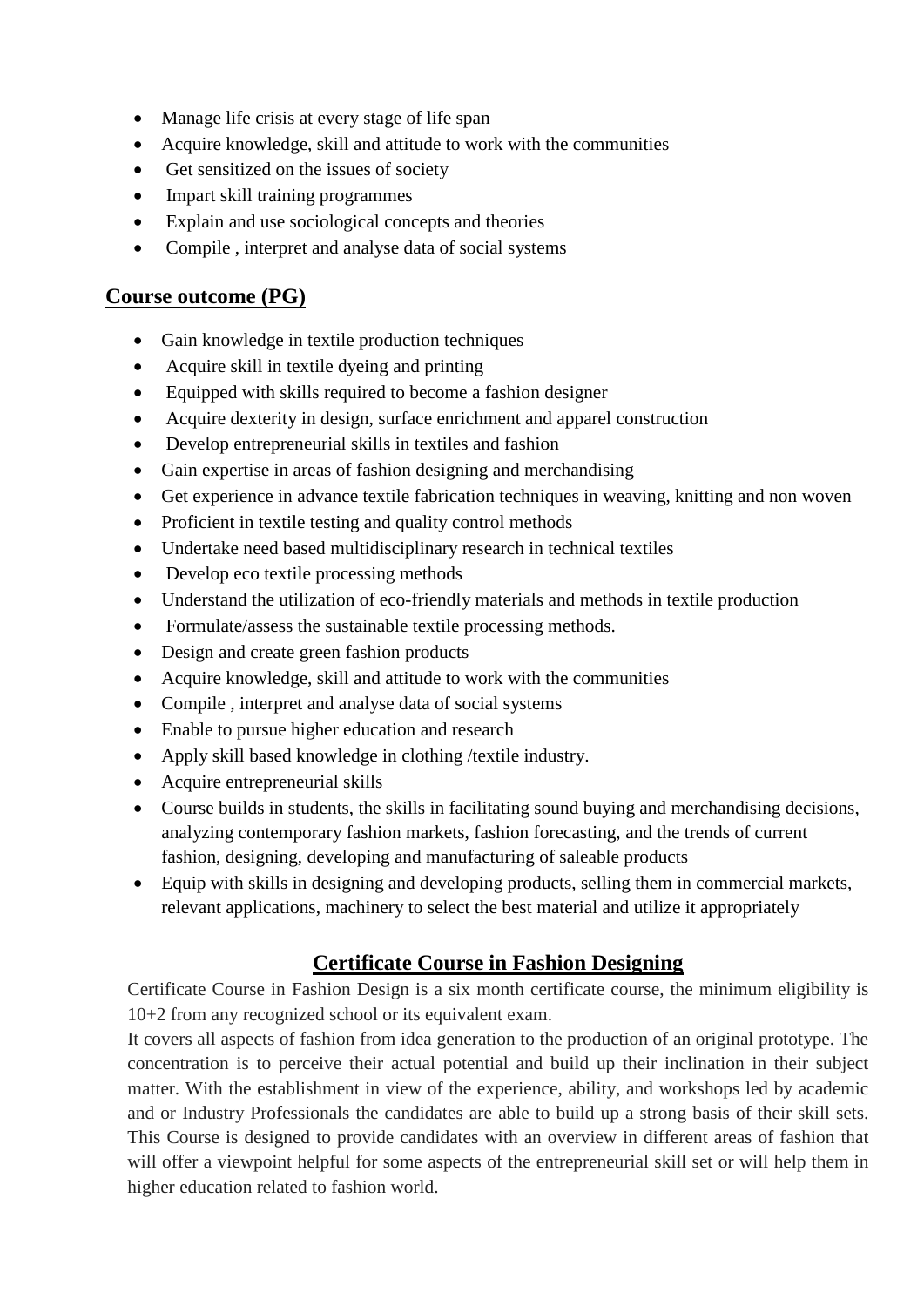### **Course outcome**

- Aims to combine the creativity of artistic minds with technical proficiency
- Gives the formal knowledge of clothing design
- Creative exploration with innovation and market understanding
- To provide candidates with an overview in different areas of fashion
- Coordinated approach towards imaginative and creative applications is provided through theoretical classes and practical training.
- Equipping students with various skills like study of colours, fabric, sewing, technique and design, pattern making, compositions, cutting and everything that it takes to become an accomplished designer. It also provides the candidates with a deep understanding of recent market trends and potential procedures to sail through it.

### **Department of Music Instrumental (SITAR)**

.<br>संगीत वाद्य की विधाओं में विभिन्न आयाम हैं जहाँ विद्यार्थी अपने विषयगत ज्ञान व स्वाध्याय साधना के आधार पर विभिन्न क्षेत्रों में आगे बढ़ सकते हैं या जा सकते हैं – 1. एम. म्यूज, 2. रेलवे के सांस्कृतिक कोटे में लिपिक पद हेतू, 3. सांगीतिक पत्रकारिता के क्षेत्र में, 4. मंचीय प्रस्तुति के क्षेत्र में, 5. बी.एड. संगीत विद्या में (ऑनर्स) के बाद भी किया जा सकता है, 6. रेडियो व दरदर्शन में कार्यक्रम अधिकारी / स्टाफ कलाकार के पद हेतू, 7. पार्श्व संगीत के रूप में नाटकों में या फिल्मों में जुड सकते हैं, 8. संगीत शिक्षण की व्यक्तिगत कोचिंग चला सकते हैं, 9. संगीत निर्देशन के क्षेत्र में, 10. पी.एच.डी. के बाद प्रवक्ता शिक्षण के क्षेत्र में, 11. आयोग की परीक्षाओं को उत्तीर्ण करके केन्द्रिय विद्यालयों में, 12. संगीत विशय में फेलोशिप हेतू भी आवेदन कर सकते हैं। ऐसे कई क्षेत्र हैं जहाँ विद्यार्थी स्वरूचि से लक्ष्य की साधना करते हुये अपने आजीविका का क्षेत्र चुन सकते हैं।

## **Course Outcome**

- नये विषय से परिचय कराना व संगीत की प्रारम्भिक चर्चा. सितार में बैठकी व हाथ को रखने की विधि पर ध्यान देना। वही आधार होता है आगे अपने वाद्य को सीखने का छात्राओं को संगीत के महत्व को बताना व सुन्दर रिकॉर्डिंग या अपनी प्रस्तुति द्वारा उनमें रूचि का विकास करना व स्नेहपूर्वक पाठ्यक्रम को पर्ण कराना।
- छात्राएं संगीत कक्षा के प्रति उत्साह से पूर्ण दिखती हैं व सीखने की ललक, जिज्ञासू हो जाती है। फिर सहजता से बैठकी का अंतराल व हाथ को रखने व वादन में स्पश्टता का विकास हो जाता है। ताल को हाथ पर लगाना व सितार बजाते समय भी पैर से लय दिखाने का प्रयास या अन्तर्मन में लय का विकास दिखता है। तानों में तैयारी भीड़ का कार्य, कण, इत्यादि के प्रति जागरूकता बढती है। झाले की गति में दिर-दिर के बोलो में गति बढ जाती है।
- संगीत की गहरी रूचि, व समझ का विकास होता है भाव प्रवणता स्वरों के लगाव में सीखने की बढती है। पाठयक्रम की सीखने की गति का विकास होने लगता है। पाठयक्रम से इतर भी धनों, भजनों, फिल्मी गीतों, देशभक्ति गीतों व आरती इत्यादि सीखने के लिये बच्चे अनुरोध करते हैं। बच्चे आत्मविश्वास से लबरेज होते हैं। उपस्थिति का प्रतिशत 90% तक होता है। उत्साह 100% के बीच दिखाई देता है। उनमें सकारात्मकता, आनंद का व विशय के प्रति गहरी रूची का परिचायक है।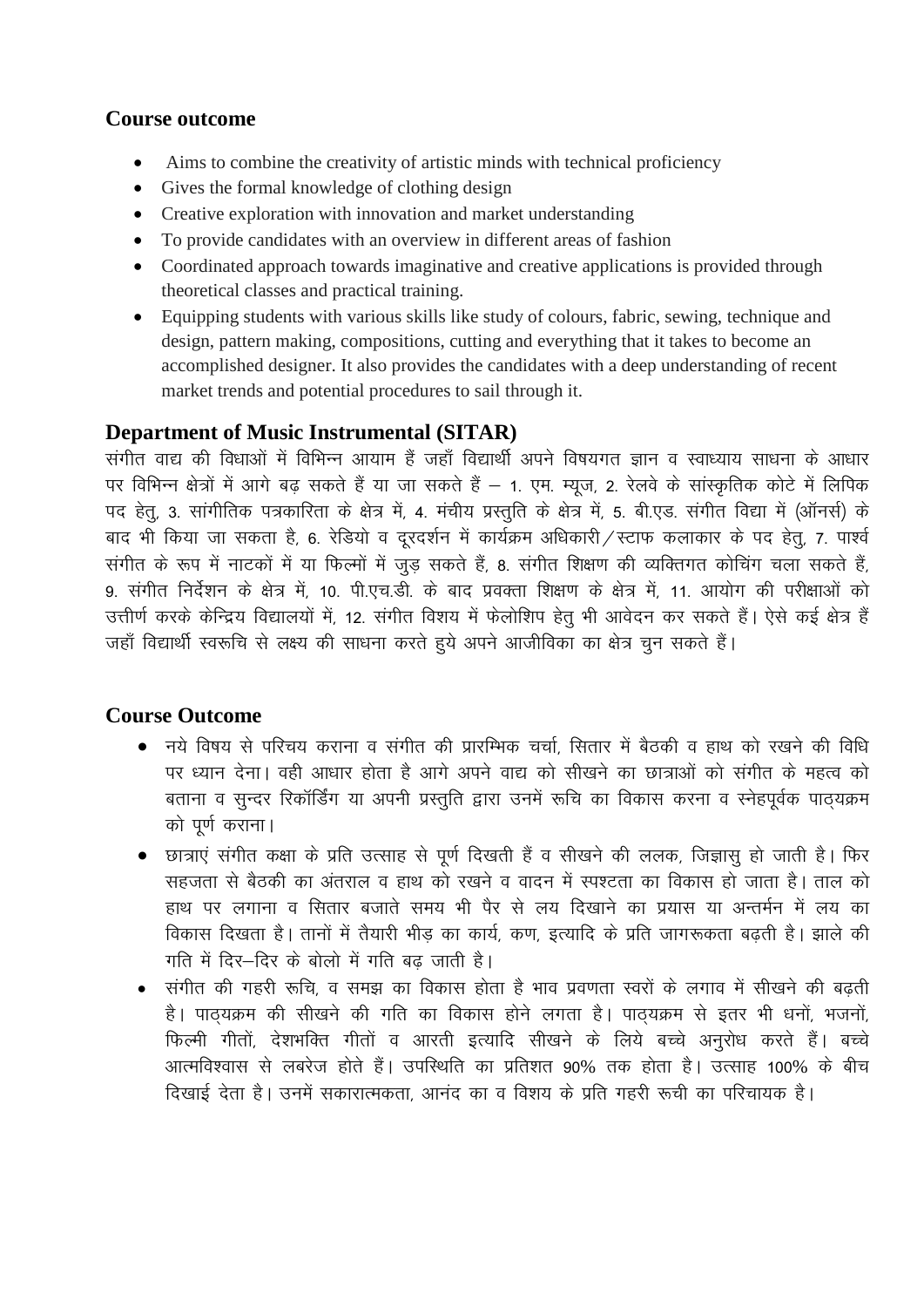#### **Department of Vocal Music**

स्नातक स्तर पर संगीत शिक्षा के बाद संगीत के क्षेत्र में आगे जाने के अनेक अवसर हैं।

उच्च शिक्षा-

(A) विभिन्न विश्वविद्यालयों में स्नातकोत्तर अध्ययन तथा उसके बाद शोधकार्य।

(B) विशिष्ट संगीत–संस्थानों में या ख्याति प्राप्त कलाकारों के निर्देशन में विशेष प्रशिक्षण।

मंचप्रर्दशन–

(A) उच्चशिक्षा और विशेष प्रशिक्षण लेकर कलाकार के रूप में मंचप्रर्दशन। इसके अनेक मंच है– आकाशवाणी, दूरदर्शन, यू ट्यूब जैसे सार्वजनिक संचारमाध्यमों द्वारा अथवा सजीव प्रर्दशन (Live Performance) संगीत की सभी शैलियों में – शास्त्रीय, उपशास्त्रीय, सुगम, लोक और चित्रपट संगीत में।

```
(B) स्वतंत्र कलाकार या किसी समूह के सहयोगी कलाकार के रूप में।
```
(C) उपयोजक संगीत (Applied Music) के रूप में नृत्य, नाट्य या विज्ञापनों संबंधी संगीत में सहयोगी कलाकार के रूप में।

संगीतरचना—

(A) संगीत की विभिन्न शैलियों के लिये नये गीतों की रचना करना।

(B) नृत्य और नाट्य संबंधी संगीत रचना करना।

अध्यापन-

(A) विद्यालय, महाविद्यालय, विश्वविद्यालयों में अध्यापन।

(B) स्वतंत्र रूप से संगीत प्रशिक्षण।

लेखन-संपादन-प्रकाशन – संगीत संबंधी लेख लिखना, पुस्तक का संपादन और प्रकाशन करना।

संयोजन और संचालन– विभिन्न अवसरों के अनुरूप संगीत–समारोह संयोजित करना, संगीत समारोहों का संचालन करना।

विवरण  $-$  समालोचना  $-$ 

(A) संगीत के कार्यक्रमों का विवरण तथा उसकी समालोचना (Reporting and Criti) तैयार कर समाचार पत्रों में देना।

(B) स्वतंत्र समालोचक के रूप में संगीत के विभिन्न पक्षों या पुस्तकों की समालोचना करना।

#### **Course Outcome**

• विद्यार्थी सप्तक के बारह सुरों से तथा प्रमुख प्रारंभिक रागों से और प्रारंभिक तालों से परिचित होता है। राग का विस्तार कैसे होता है यह समझाया जाता है। अलग-अलग मात्रा (गिनती) वाले या समान मात्रा वाले तालों का स्वरूप और उपयोग समझता है। शास्त्र के अंतर्गत ख्याल के घराने, वाद्य-वर्गीकरण,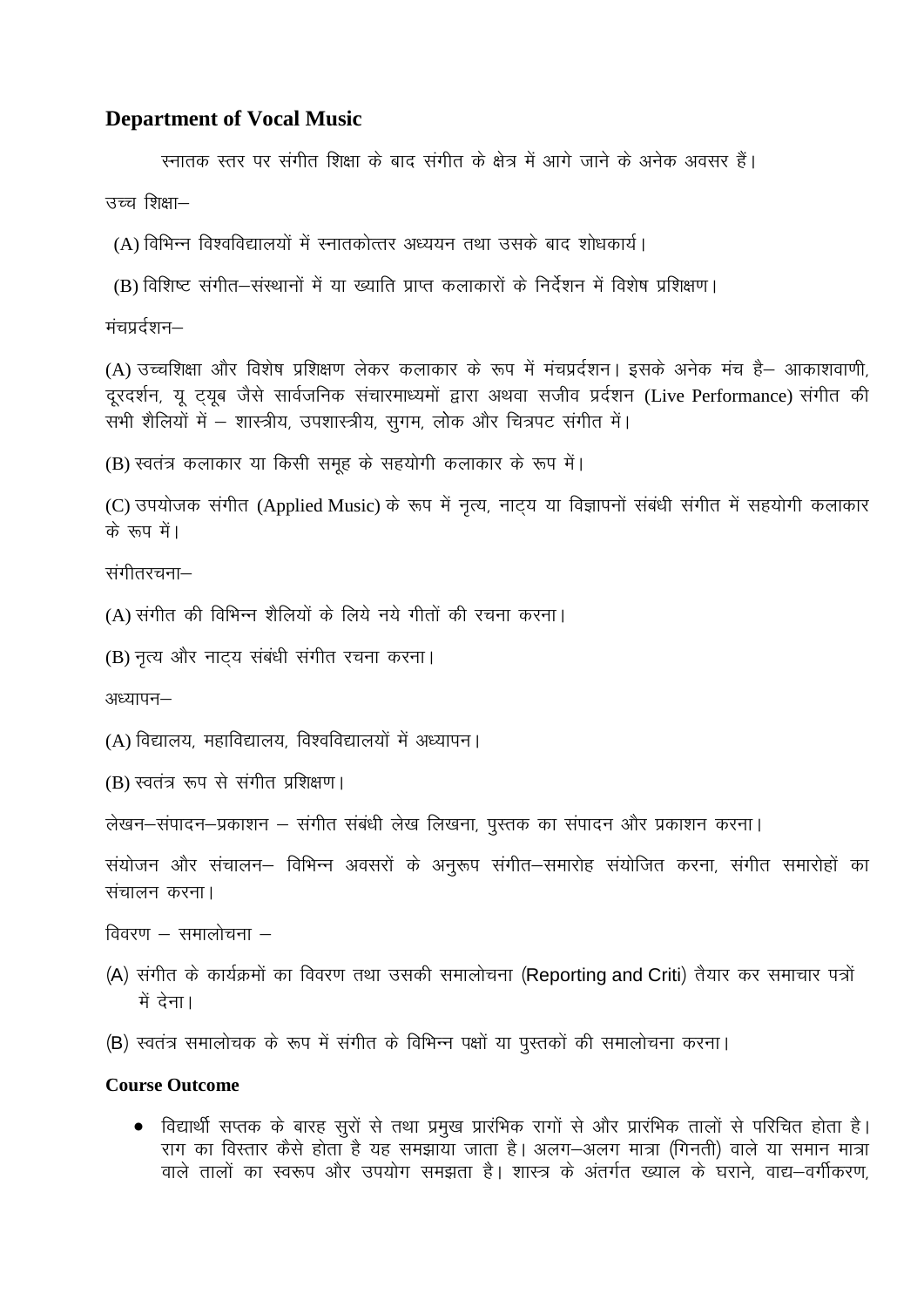विभिन्न गीत प्रकार और उनके कलाकारों के साथ गायकों के गुण-अवगुण की जानकारी मिलती है। पारिभाषित शब्दों के द्वारा संगीत के शास्त्रीयज्ञान का प्रारंभ होता है। संगीत का प्रारंभिक इतिहास, ऐतिहासिक संगीतज्ञों के विषय में जानकारी मिलती है।

- प्राथमिक और प्रचलित रागों से परिचित होने के साथ नये ताल और उनके प्रयोग बताये जाते हैं। संगीत के अन्य शास्त्रीय विषय, ध्वनि विज्ञान संबंधी विषय, मध्यकालीन संगीत के ग्रन्थ, पिछली शताब्दी के प्रमख संगीतकारों की जानकारी दी जाती है. जिसमें प्रमख महिला कलाकार भी सम्मिलित हैं।
- प्राथमिक और आगे की श्रेणी के रागों को सिखाया जाता है। रागों के विस्तृत अध्ययन पर अधिक ध्यान दिया जाता है। अप्रचलित और कठिन तालों का परिचय कराया जाता है एवं कठिन लयकारी समझाई जाती है। संगीत शास्त्र के कठिन विषय, संगीतशास्त्र के प्राचीन ग्रंथों का विशेष परिचय, प्रमुख शास्त्रकारों तथा विभिन्न घरानों के प्रमुख कलाकारों का परिचय, संगीत की प्राचीन और आधुनिक शिक्षा, संगीत समालोचना और संगीत के साथ साहित्य, रसभाव, समाज, दर्शन, चित्रपट आदि का संबंध तथा ताल और छंद के संबंध जैसे विविध पक्षों की जानकारी दी जाती है। यह सब संगीत ज्ञान की गहराई और कमिक विकास में उपयोगी है।
- सॉफ्टस्किल के रूप में संगीत की प्राथमिक शिक्षा इस प्रकार दी जाती है कि बाकी विषयों की गंभीर शिक्षा के बीच आनन्द, उत्साह और सरसता का अनुभव हो। प्रारंभिक अलंकारों से स्वरज्ञान को स्थिर करते हुए प्राथमिक रांगों के सादे गीत, भजन, देशगान और प्राथमिक तालों के परिचय के साथ सरल पारिभाषिक शब्दों के माध्यम से संगीत की शास्त्रीयता समझाई जाती है। इससे संगीत के प्रति विद्यार्थियों का झुकाव बढ़ता है और कठिन समय में संगीत के माध्यम से परेशानी दूर करने और सहज रहने में सहायता मिलती है।

## **Department of Painting**

Students of painting give colour to the creative potential. They emerge as free lance artist and educators

### **Course Outcome**

- Students are introduced to the history of Indian painting.
- They studied world art in brief with special reference to painting.
- They gain an insight in to Italian and Dutch painting during the renaissance.
- They are taught the major exponents of the modern period.
- They have practical classes on still life, copy of old masters, memory drawing, figurative composition and graphics

## **Department of Philosophy**

Philosophy is an important subject which imparts knowledge of ancient Indian tradition and schools of thought. It nurtures moral and ethical values and promotes critical and analytical abilities among students. After completion of the course the student can sit for various competitive exams and become educators.

### **Course Outcome**

Students study:

- western and Indian philosophy
- nature, scope and method of ethics
- logic, propositions, arguments, deduction and induction, truth and validity, syllogism
- nature and scope of philosophy and religion
- relation between individual and society
- Indian and western epistemology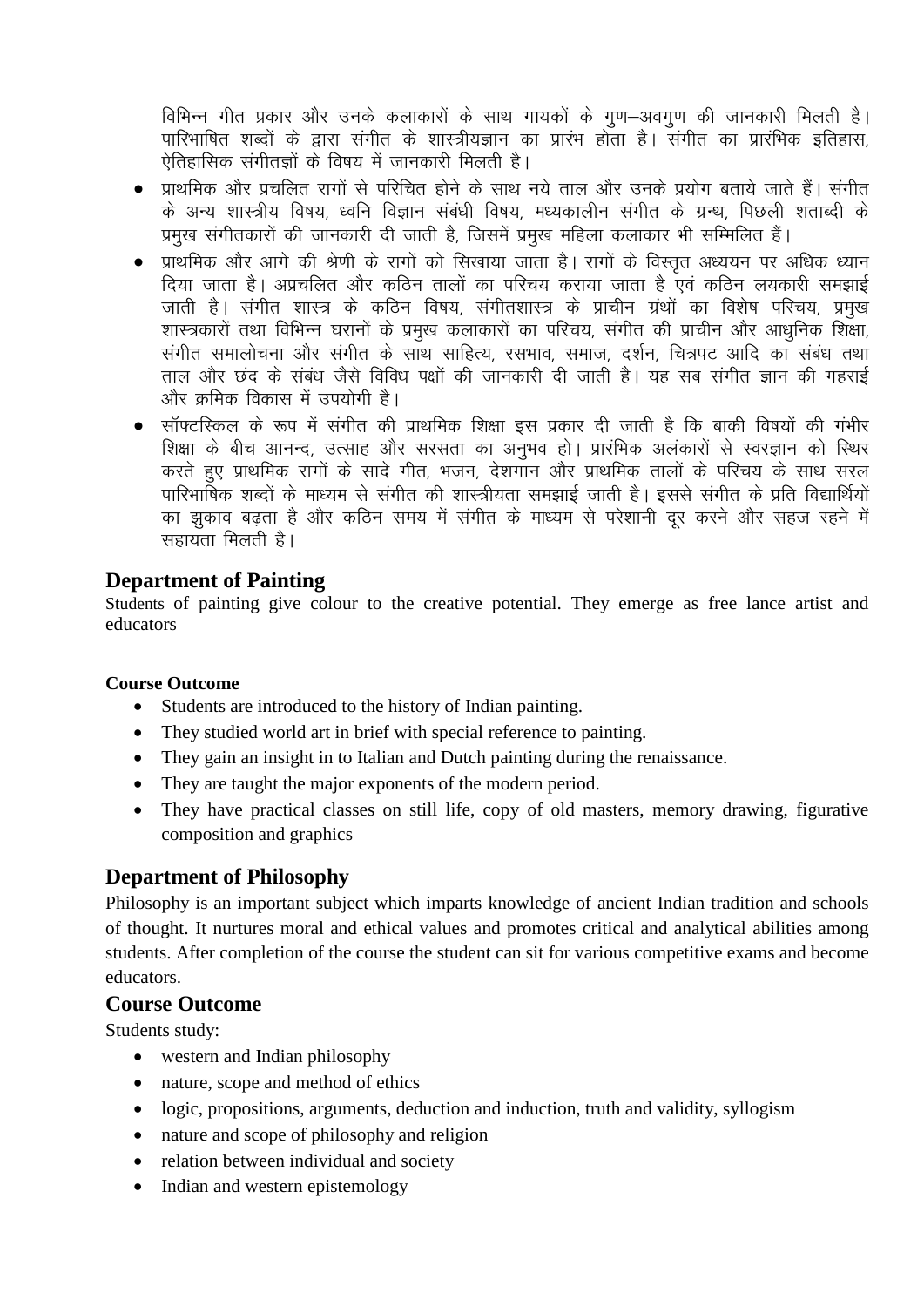## **Program Specific Outcome**

When you study philosophy, you develop skills in verbal and written communication, problem solving, clear and disciplined thinking and analysis, along with persuasive argumentation. These are skills that are directly applicable in careers in law, business administration, technical fields, computer programming, politics, entrepreneurship and writing-based professions.

## **Department of Sanskrit**

## **Course Outcome**

- संस्कृत भाषा के वर्णों के उच्चारण स्थानों, प्रयत्नों तथा सवर्णों का सुक्ष्मता से परिचय तथा स्वर सन्धि का सूत्र सहित परिचय प्राप्त किया / कराया गया। व्याकरण ज्ञान के साथ–साथ काव्य के विविध विधाओं से अवगत कराने हेतू सरल नीतिपरक गद्य का और महाकाव्यों में महाकवि कालिदास के 'कूमारसम्भवम्' के प्रारम्भिक सर्ग का ज्ञान हुआ।
- व्यंजन एवं विसर्ग सन्धि का ससूत्र ज्ञान तथा छोटे वाक्यों की रचना एवं हिन्दी से संस्कृत और संस्कृत से हिन्दी में अनुवाद करना सीखा। स्मृति के अनुसार संस्कारों का ज्ञान और आधुनिक गद्य काव्य में ऐतिहासिक गद्य काव्य का परिचय भी प्राप्त हुआ।
- सुबन्त पदों की ससूत्र सिद्धि तथा संस्कृत में निबन्ध लेखन का ज्ञान हुआ। वृहत्त्रयी के महाकाव्यों में से ँ<br>शिशुपालवधम् और किरातार्जुनीय के प्रथम सर्गों के अध्ययन द्वारा संस्कृत महाकवियों के भिन्न–भिन्न मार्गों का परिज्ञान हुआ।
- तिड़.न्त प्रकिया में विभिन्न धातूओं की रूपसिद्धि की प्रकिया से पूर्ण परिचय हुआ। दृश्यकाव्य की पृष्ठभूमि में प्रवेश करने हेतू साहित्य दर्पण से नाटक के तत्त्वों के ज्ञान के साथ 'अभिज्ञानशाकुन्तलम्' नाटक का चतुर्थ अंक पर्यन्त अध्ययन।
- कारकों के ज्ञान के साथ कृदन्त पदों तथा समास का सूत्र–सहित सिद्धि प्रकिया का परिचय प्राप्त हुआ। विशिष्ट वेद मन्त्रों के साथ सक्ष्मदृष्टि प्रदायक न्याय दर्शन का आरम्भिक ज्ञान प्राप्त हुआ। भाषा के स्वरूप और भाषा परिवर्तन के कारणों से परिचित होने के साथ श्रेष्ठ नाट्यकृतियों अभिज्ञानशाकुन्तल और भासकृत स्वप्नवासवदत्तम का पूर्णतः ज्ञान हुआ।
- गृह्ययसूत्र के प्रारम्भिक ज्ञान के साथ पंचमहायज्ञों के माहात्म्य का ज्ञान हुआ। व्याकरण में तद्धित, स्त्री तथा णिच आदि प्रत्ययों की सिद्धि–प्रकिया का ज्ञान प्राप्त हुआ। सांख्य दर्शन, प्रमुख उपनिषदों तथा आर्षकाव्यों, विविध काव्य विधाओं तथा अलंकार सम्प्रदायों का परिचय भी प्राप्त हुआ।

## **Department of Economics**

The program helps the students to-

- have a basic understanding of various statistical and mathematical tools used in Economics.
- attain a better understanding of various economic issues prevailing in Indian Economy.
- highlight various issues of agricultural economy of India.
- achieve a theoretical knowledge of public finance statistics prevailing in India.
- have a detailed knowledge of various macro, micro issues not only in India, but in the international market.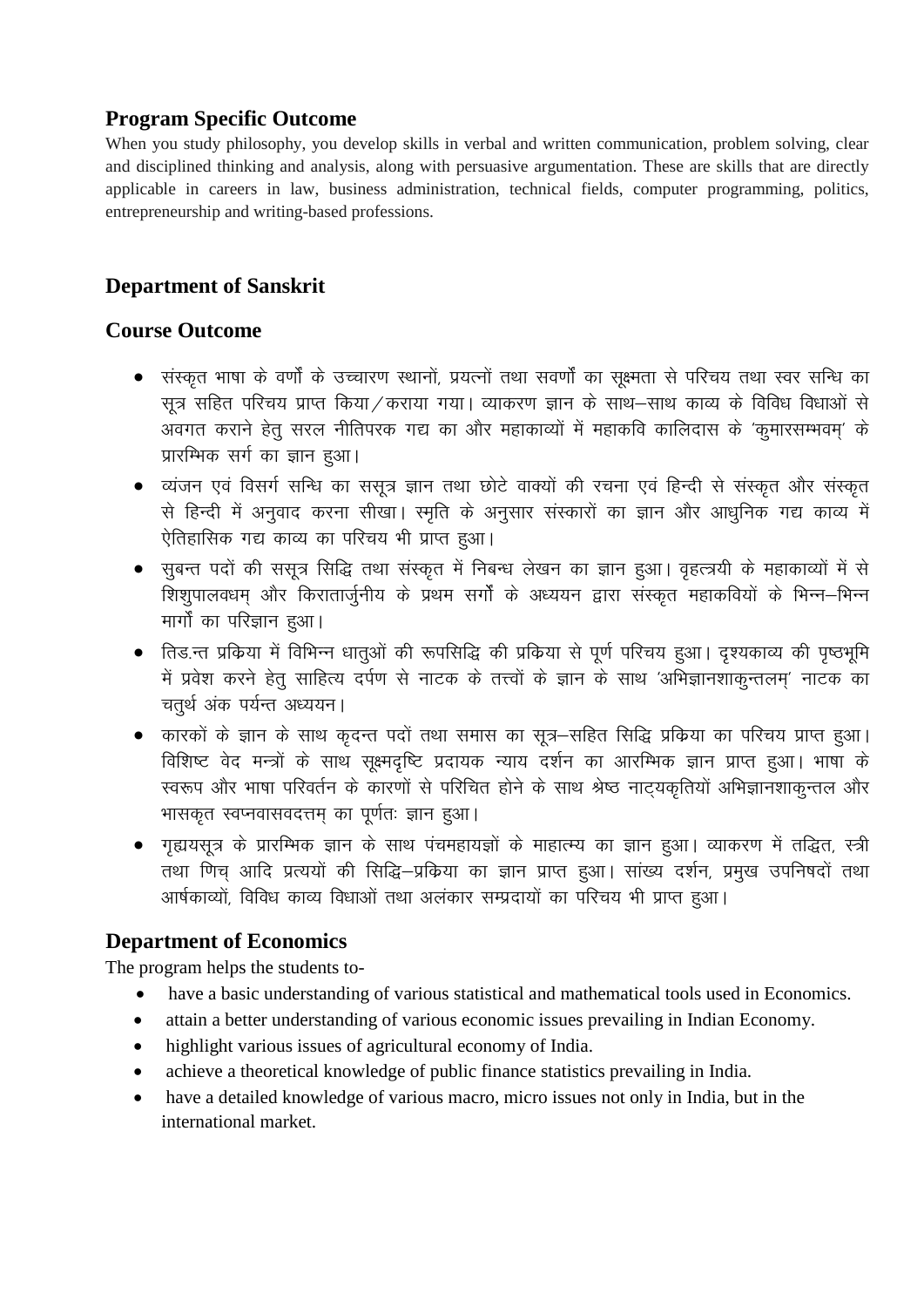# **Course Outcome**

It helps the students-

- to understand statistical and mathematical tools used in Economics.
- to make them familiar with basic issues of Indian Economy.
- to highlight on a comprehensive understanding of public finance including expenditure, tax, public debt and budget.
- to make them familiar with various issues of demand and supply in Indian agriculture.
- to enhance their understanding regarding various micro and macro economic issues.
- to have a better understanding of not only commodity, but also factor market.
- to have a comprehensive understanding of important international macro economic issues.
- to give a theoretical understanding of developmental issues of an economy including the environment.
- to start her own business like setting up her own concerns or taking up consultancy services
- to undertake quality research for herself and the society.
- better equipped in policy formulation and economic administration.

# **Department Of History**

When students study history at the undergraduate level their vision becomes wider as well as general knowledge is enhanced. Students gain an understanding of national and international perspectives. History is an important subject in all major civil competitive exams as well as for teaching at schools.

# **Department of Political Science**

Political Science is a very important subject from the point of view of competition. There is a high demand for admission in this subject. It imparts awareness amongst students towards rights and duties of citizenship, issues of Nationalism and Internationalism. A program in Indian and Western thought also enriches their knowledge of political philosophies of the East and West. On the other hand the program in Comparative Institutions and International Relations enhances their knowledge about world administrative and political system. Lastly a course in Public Administration and Research Methodology prepares the students to undertake research work and dissertations in various developmental, social and political activities. They get selected in academic, governmental, semi-governmental careers like lecturers, school teachers, judicial officers and in corporate sector.

# **Course Outcome**

- Students are introduced to the basic principles of political science and provided a historical background of Indian National Movement and Constitutional development of India.
- They are exposed to comparative politics of the International Political System and their Constitutions. A thorough knowledge of Indian Constitution is also imparted at this stage.
- Finally, students develop specialization in this discipline.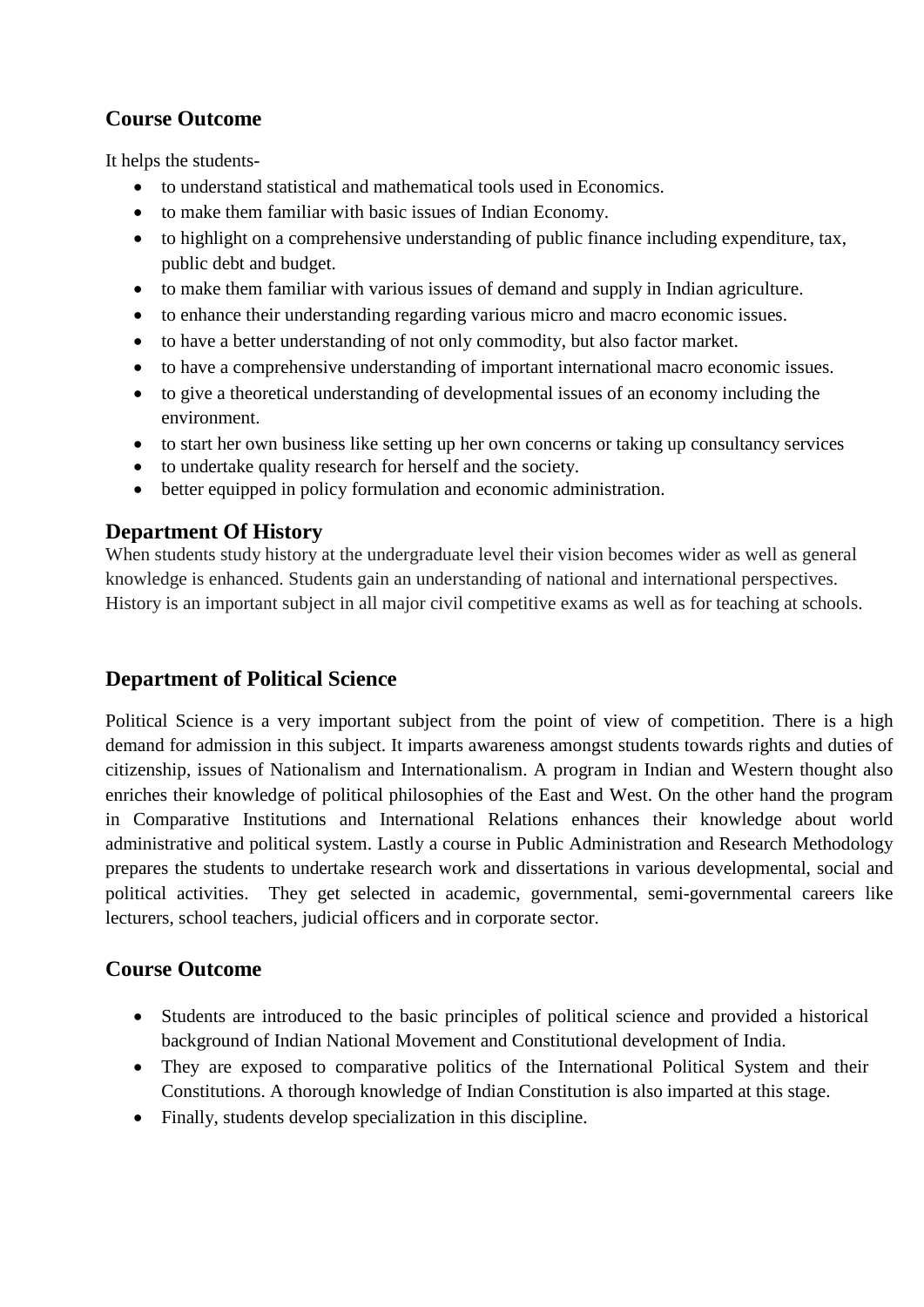# **Department of Psychology**

The course helps students to understand important aspects of life such as organization, education, mental health and social behaviour. To complement this learning the practical section introduces various psychological tests to the students.

## **Course Outcome**

At the undergraduate level, students-

- learn about the basic psychological processes
- get to know the various fields of Psychology
- learns to assess the basic psychological attributes such as intelligence, personality, aptitude, and mental health
- acquire the basic data analytic abilities
- get initiated into the process of test development
- learn the basics of designing and conducting psychological experiments
- get sensitized towards the impact of culture on human psychology
- learn about mental disorder, their symptoms and causes
- learn to handle various equipments in psychology lab

At the postgraduate level, students-

- develop a keen understanding of the concepts, theories, and research methods of psychology
- learn to appraise various theoretical paradigms based on their merits and demerits
- becomes capable of judging the suitability of various models, postulates, and theories in real life situations
- get trained in advanced multivariate statistics
- learn to administer, score, and interpret various psychological tests
- learn various statistical softwares for data analysis
- design psychological experiments in softwares like superlab
- acquire advance skills of counseling
- learn the classification, symptoms and etiology of various psychological disorders
- learn the process of psycho-diagnostics including the latest DSM criteria, available tools and methods.
- learn various therapeutic techniques and their applications in treating psychopathologies

## **Department of Sociology**

Students of UG gain a :

- Comprehensive Knowledge about the social, economic, political, and historical structure of the society would be achieved by the students.
- Better sociological imagination would be developed in Students to explore the reality behind complex and dynamic social phenomena.
- A Research Aptitude would be developed to understand the social problems in a scientific manner. they will also learn the implementation of research methods
- A sense of humanity and sustainable environment would be developed.
- A Functional Team work sprit would be developed.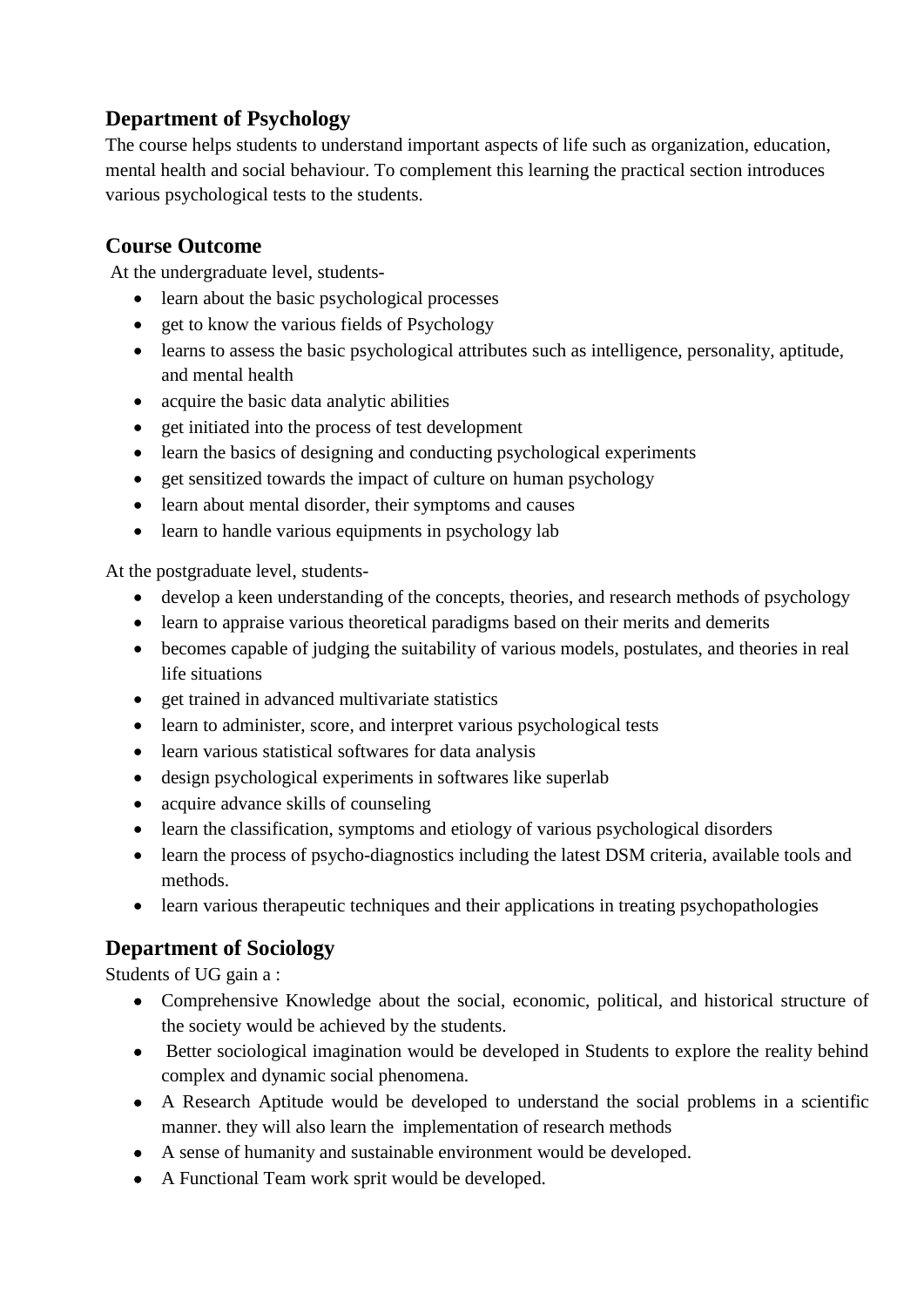## **Course Outcome:**

- After completion of the graduation  $1<sup>st</sup>$  year, the students would be able to understand the evolution of the discipline, basic concepts and fundamentals of Indian Society and Culture.
- After completion of the graduation  $2<sup>nd</sup>$  year, the students would be able to understand the process of social change, major social movements and dynamics of Indian Society.
- After completion of the graduation 3rd year, the students would be able to understand the various modes of socio-economic development, the impact of globalization on Indian Society, the relationship between society and administration, research methods and its applications, social problems and fundamental theoretical orientations in sociology.

Aftercompletion the course of B.A. (Hons.) Sociology the student would be able:-

- To continue Higher studies and capable to fill any competitive examination form as UPSC, UPPSC, SSC etc.
- To Understand the everyday life activities from a sociological perspective
- To Understand the Social Responsibilities and able to play their defined role in social frame.
- To understand the process of social development concerning global social structure and dynamics of Indian Society and Culture.
- To Understand social problems, scientific inquiry of the problems and provide suggestions

Students of postgraduate classes are benefitted in the following ways-

- The different sociological concepts, social thinkers, research methodology, social psychology, statistic etc would be gained by the students.
- The student can appear for various professional examinations.
- Better sociological imagination would be developed in Students to explore the reality behind complex and dynamic social phenomena.
- A Research Aptitude would be developed to understand the social problems in a scientific manner. they will also learn the implementation of research methods
- A sense of humanity and sustainable environment would be developed.
- A Functional Team work sprit would be developed.
- Students would be able to write various articles and papers on different sociological aspects in an analytical manner.
- They would be able to prepare plans and programmes for development of society.

### **Course Outcome:**

- $\triangleright$  After completion of P.G. first year a student would be able to understand the culture, religion, economy of tribal society in a better way. Knowledge about Research, Statistics, Social Psychology, Sociological Thinkers, and Environment would be gained by the students and they will be able to do any book review also.
- $\triangleright$  After completion of P.G. second year a student would be able to understand the different sociological thoughts, thinkers, approaches and they have also Developed a better understanding of various aspects of Urban and Rural societies. Now they are able to analysis any phenomenon of society in a scientific manner.